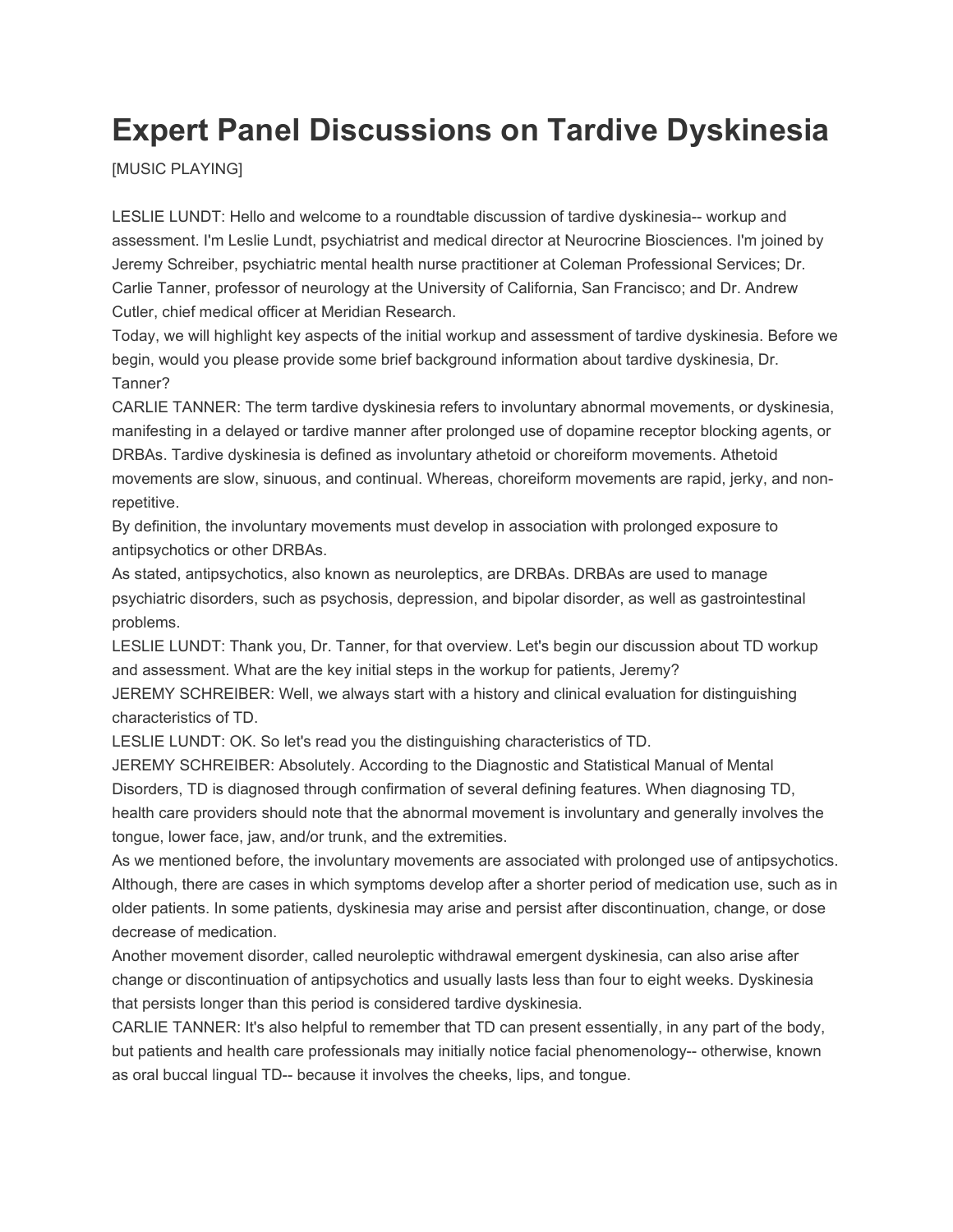ANDREW CUTLER: We should also note what usually drives patients to see a clinician. Many times, patients initially seek medical help not because they become aware of their own abnormal involuntary movements, but because they notice others observing them. This is another key consideration in diagnosing TD. Many patients who have TD are completely unaware of the involuntary movements, but begin to feel embarrassed when they realize that others are noticing.

LESLIE LUNDT: OK. So when TD is suspected, how are the patients screened for TD and its severity? JEREMY SCHREIBER: Health care providers may be aware of the abnormal involuntary movement scale, or AIMS, as a tool to screen for TD, as well as gauge anatomical distribution, disease progression, and severity. There are seven items from the AIMS assessment that specify which areas of the body are affected. In addition to anatomical region, assessment using AIMS focuses on involuntary movement factors, such as amplitude, number of movements per given time period, and persistence.

The quantification scale for each item ranges from zero, meaning no dyskinesia, to four, meaning severe dyskinesia. The sum of all seven items may be used to assess the severity of TD.

CARLIE TANNER: But we know that the AIMS is not a diagnostic tool. Right?

JEREMY SCHREIBER: Well, the AIMS is a good tool for clinical trials, especially if it's analyzed using different methods that provide clinically meaningful insights. But the AIMS is not a diagnostic tool, rather it is an assessment tool of involuntary and abnormal movements. A few TD diagnostic criteria-- such as the Schooler-Kane and the Glazer, Morgenstern, Doucette criteria-- incorporate the AIMS for research purposes, but certain key shortcomings of the scale, such as inter-rater variability, may limit its use in the clinical setting.

LESLIE LUNDT: OK. So AIMS shouldn't be used as a diagnostic tool, but is the total score-- that is items one through seven on the scale-- useful in determining a patient's overall TD severity?

CARLIE TANNER: The AIMS can help, but by itself, the scale may not give the entire picture. The range of the total score-- that is zero to 28-- is not linear because each item on the scale is scored separately. For example, if I told you my patient has a total AIMS score of seven, you don't know if the patient has minimal TD because all seven items on the AIMS are scored as one or if the patient has more severe TD because one item scored of three, another item scored a four, while all the other items scored zero. ANDREW CUTLER: Also, patient factors play into the severity of TD. This is important because TD may negatively impact patients' physically, emotionally, and socially and can lead to social isolation. Unfortunately, there is no scale that appropriately measures the psychosocial and functional factors for

TD so the field still needs to develop tools to more accurately gauge symptom recovery.

LESLIE LUNDT: Given these limitations, how do you believe that AIMS should be used in TD assessment?

ANDREW CUTLER: Well, the AIMS can be used as part of an overall assessment routine, but direct observation of abnormal involuntary movements and patient questioning can also be used by physicians or support staff, even without a rating scale to assess TD.

JEREMY SCHREIBER: Another important point health care providers and support staff should remember is that they should discreetly observe patients while, for example, they're in the waiting room, as well as when they first greet patients, before the official assessment begins in the exam room.

ANDREW CUTLER: Let's not forget aspects other than physical manifestations. Health care providers should consider emotional and social factors when assessing patients for TD. This means that HCPs should go beyond questions about basic awareness and include questions that address situations in